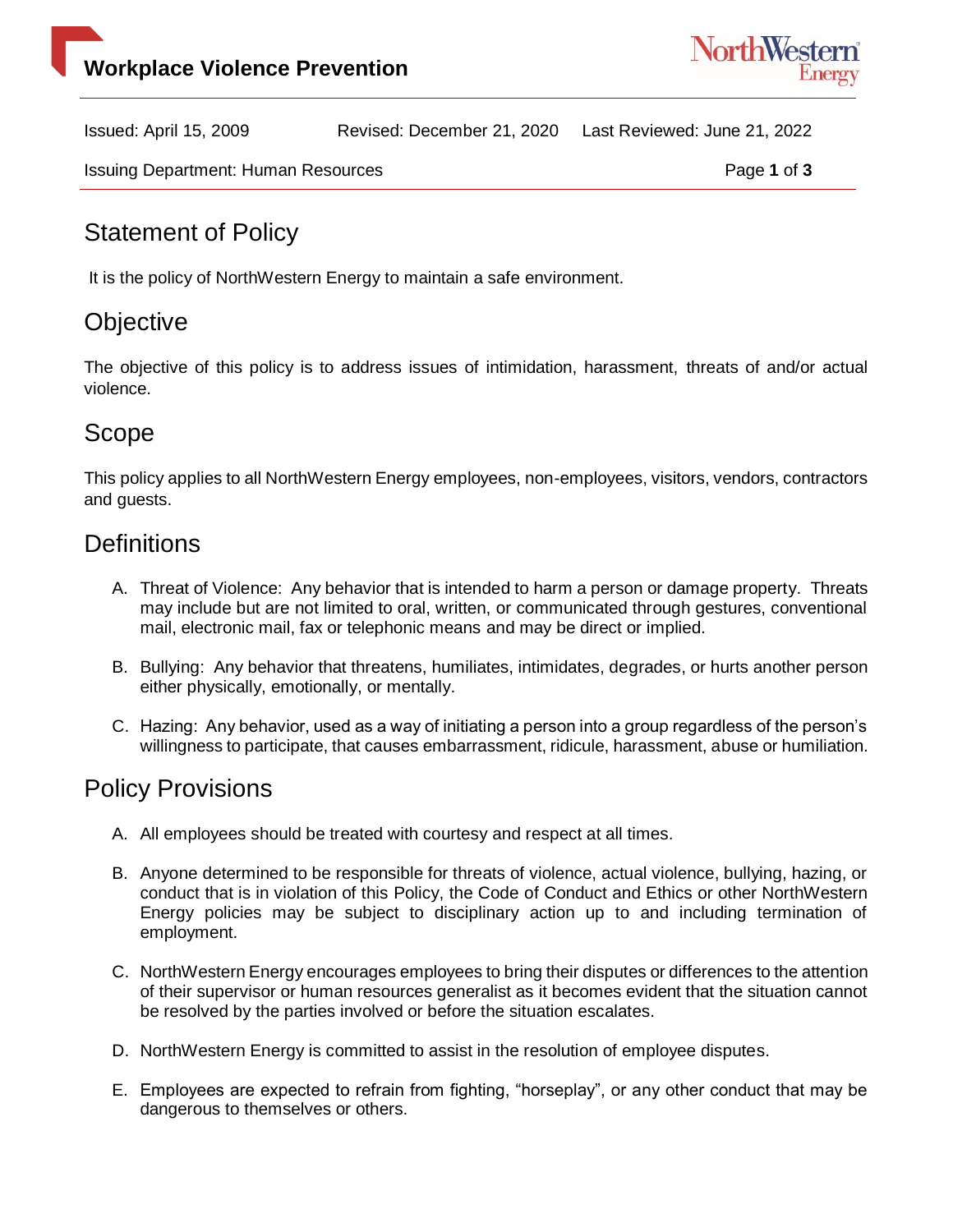



Issued: April 15, 2009 Revised: December 21, 2020 Last Reviewed: June 21, 2022

Issuing Department: Human Resources **Page 2** of 3

- F. Firearms, weapons, and other dangerous or hazardous non-work required devices or substances are prohibited, at all times, while employees are engaged in work or work-related activities and on NorthWestern Energy premises.
- G. Conduct, in coordination with the Anti-Harassment and Anti-Retaliation Policies, which threatens, intimidates, or coerces another employee, a contractor, a customer, or a member of the public at any time while at work will not be tolerated. Any off duty conduct meeting this description and related to the work environment will also not be tolerated. Conduct includes all acts of harassment, including harassment that is based on an individual's race, color, religion, sex (including pregnancy, gender identity, and sexual orientation), national origin, age, disability, veteran status, or any other protected class in accordance with applicable federal or state laws and statutes.
- H. All NorthWestern Energy employees have an obligation to immediately report conduct that threatens, intimidates, or coerces another employee, a contractor, a customer, or a member of the public. Any actual act or threat of violence should be reported immediately to 911 or to any manager, the human resources generalist, the legal department, the chief audit and compliance officer, or the Compliance Line at 1-877-781-7286 (or online at: www.integrityhelpline.com/NW.jsp).
- I. NorthWestern Energy will promptly and thoroughly investigate all reports or threats of violence. The identity of the individual making a report will be protected as much as is practical but complete anonymity cannot be guaranteed. Employees still have an obligation to report. Reports may be made anonymously.
- J. NorthWestern Energy may place an employee on Administrative Leave in accordance with the Employment Policy pending the investigation and resolution of any reported workplace violence or threats.

## Corporate Policy Provisions

- A. Nothing in this policy is intended to limit an employee's rights under the National Labor Relations Act (NLRA).
- B. If any of the provisions of this policy conflict with federal or state law, the provisions of the federal or state law prevail.
- C. If any of the provisions of this policy conflict with those of a collective bargaining agreement (CBA) for covered employees, the provisions of the CBA will prevail.
- D. All employees are expected to comply with this policy. Failure to do so may result in disciplinary action up to and including termination of employment.
- E. The existence of this policy does not create a contract or vested right of employment implied or otherwise. NorthWestern Energy is an at will employer in South Dakota, Nebraska, and Wyoming.